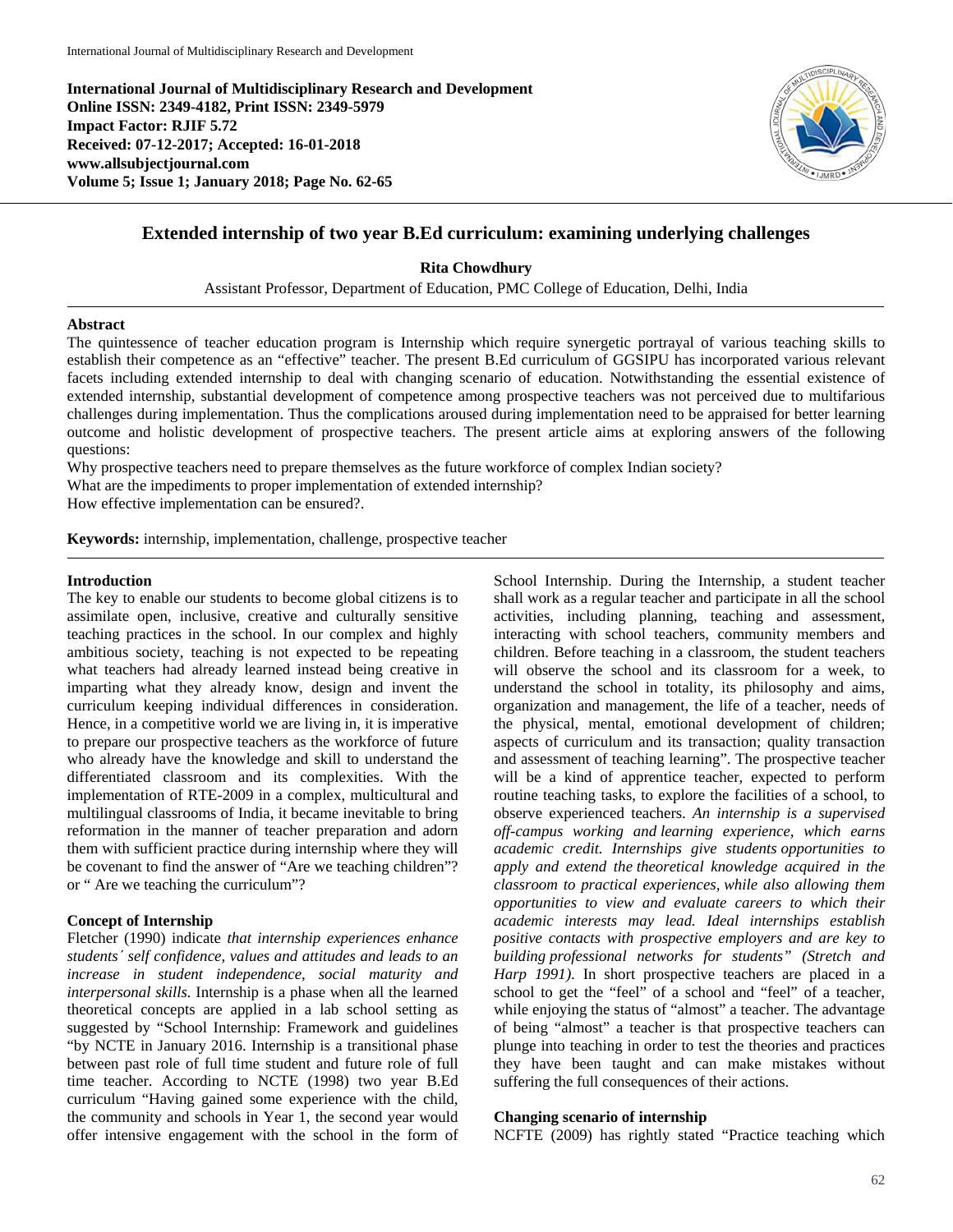constitutes the most functional part of Teacher preparation has suffered severe neglect and dilution in quality". Teacher education has witnessed paradigm shift over the past few years specifically in terms of Internship or field engagement component. The essence of teacher education curriculum is the component of Internship which facilitates the prospective teachers by providing opportunities to correlate educational theory with pedagogical practices in the actual school setting. The present teacher education curriculum is emphasizing upon constructivist approach where the prolonged internship will facilitate the transformation of prospective teachers from being mere recipient of knowledge to generators of knowledge. The overall internship experience should be such that it will provide nourishment to achieve ultimate potential through continuous learning, unlearning and relearning. The new two year B.Ed programme stipulated effective dimensions in internship component but its structural existence in the curriculum merely will not do any help unless functionally its effectiveness is proved as countless questions are being raised w.r.t its implementation.

Internship, in essence is to let the prospective teachers to teach by integrating their creativity explicitly, as they will have to deal with heterogeneity of classroom where learners are at varied level of learning. According to The eleventh Annual Status of Education Report (ASER 2016), released in New Delhi, 18 January 2017 states "Nationally, reading levels in Std VIII show a slight decline since 2014 (from 74.7% to 73.1%). Then and now, three out of every four children enrolled in Std VIII can read at least Std II level (the highest level assessed in the ASER survey)". Hence the prolonged internship will surely help prospective teachers to prepare themselves to negotiate with this huge wide open space between what textbooks wants them to do, the level at which they are and the level of students. NCTE Regulation (2014) stipulated relevant duration of school internship of B.Ed is as follows.

| able |  |
|------|--|
|------|--|

| S. No        |                                           | 1 <sup>st</sup> Year   | $2nd$ Year              | <b>Total</b> |
|--------------|-------------------------------------------|------------------------|-------------------------|--------------|
|              | <b>Internship Duration</b>                | 2 weeks (2nd Semester) | 18 weeks (3rd Semester) | 20 weeks     |
| ◠            | <b>Total Programme Credit</b>             | 40                     | 40                      | 80           |
|              | <b>Internship Credits</b>                 |                        | $16(14+2)$              | 20           |
|              | <b>Total Marks assigned</b>               | 1000                   | 1000                    | 2000         |
|              | Marks assigned for Internship             | 100                    | 400                     | 500          |
| <sub>6</sub> | Weightage in terms of credits             | 10%                    | 40%                     | 25%          |
|              | Weightage of Internship in terms of marks | 10%                    | 40%                     | 25%          |

## **Internship scheme of GGSIPU**

 $\sqrt{2}$ 

GGSIPU two year B.Ed syllabus stipulated 400 marks and 20 credits in total with the provision of 16 weeks for internship.

School Internship is divided into two parts namely "School Internship Part I" and School Internship Part II". Various components is as follows.

| .,<br>v<br>۰.<br>I |  |
|--------------------|--|
|--------------------|--|

| S. No          | <b>Components</b>                                                                                        |
|----------------|----------------------------------------------------------------------------------------------------------|
|                | Simulated Teaching                                                                                       |
| ∍              | <b>Discussion Lessons</b>                                                                                |
| 3              | 50 Lesson Plans (in each pedagogy course) (25x2)                                                         |
| $\overline{4}$ | <b>Achievement Test Report</b>                                                                           |
|                | Two Lessons to be Delivered in each pedagogy course through the use of Multimedia                        |
| 6              | <b>Text Book Review</b>                                                                                  |
|                | Use of Teaching Learning Material in Classroom Discourse (including teaching aids and reference material |
|                | Peer Group observation                                                                                   |
|                | Total                                                                                                    |

### **Organization and Allied problems**

The preceding review of the recent evolution of prolonged internship provides a background for reflection on the future, whereas the present section briefly reflects upon certain major problems faced by prospective teachers, supervisors and institutions in the implementation. These problems will be dealt separately and attempts to provide possible suggestions.

- **1. School Permission:** Schools generally do not feel happy in providing for Internship. There are various reasons responsible leading to such apprehension but mainly lack of understanding of their being partners in the task of teacher preparation plays a pivotal role. Thus obtaining permission from school authorities for the conduct of such a prolonged 16 weeks internship in schools becomes challenging task for teacher education institutions.
- **2. Cooperation of school staff:** The ultimate purpose of teacher education programme is to prepare a successful teacher who may be able to effectively function on their "actual job" but it has been observed widely that prospective teachers were assigned random clerical task by the school staff which ultimately increased the work burden on the prospective teachers.
- **3. Accommodation of prospective teachers:** Generally the number of teachers to be accommodated in a school is so high that schools expresses unwillingness to accommodate citing reasons of lack of resources, maintenance of discipline in school, etc. The new B.Ed curriculum comprises field engagement in the initial three semesters of different durations, which causes difficulty in accommodation as schools generally do not feel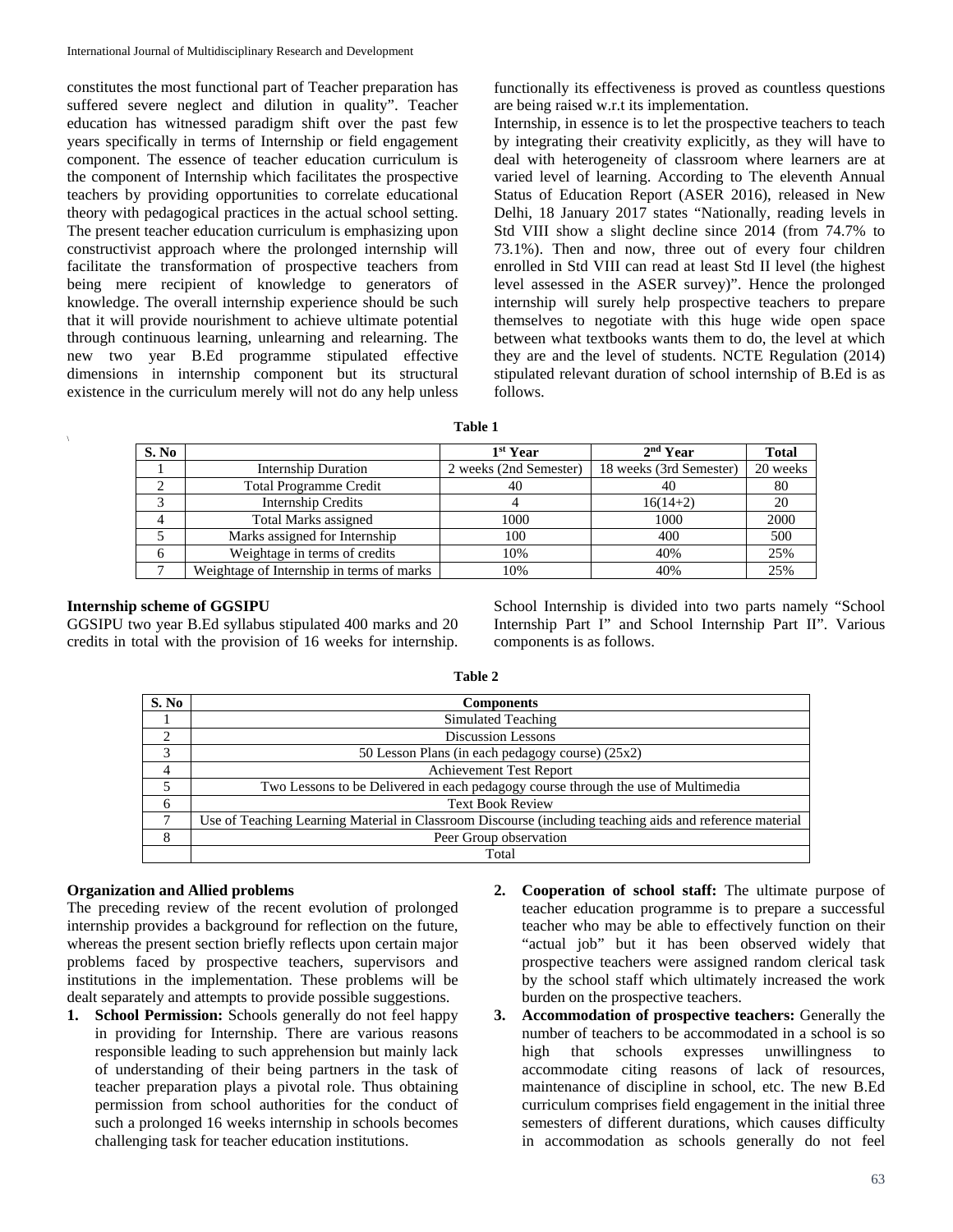comfortable to accommodate  $1<sup>st</sup>$  and  $2<sup>nd</sup>$  year students in the same school simultaneously.

- **4. Assigned Classes:** The classes were not provided as per the qualification of prospective teachers for fear that the unskillful teaching by the trainees may lead to a low pass percentage. There is general belief among school staff and authority that prospective teachers do not teach effectively, but in most cases, it is an apprehension rather than reality.
- **5. Medium of Instructions**: It has been observed that prospective teachers (trainees) of Hindi medium background faced huge challenges in the transaction of curriculum as mostly schools in metro cities prefer teachers of English medium background, keeping in consideration the medium of instruction of the school. Also, availability and search of Hindi medium schools for internship has posed to be a challenging task for the college authority.
- **6. Time Table:** It has been found that schools are unwilling to reschedule their time table for even distribution of classes among all the prospective teachers for 16 weeks internship. The school staff feels it as a hindrance to completion of syllabus in time and disturb the normal routine of the school. Prospective teachers, in most cases were given substitution classes leading to unplanned delivery of lessons and hence, cannot command discipline in the classroom in the way regular teachers do. Also some schools do not prefer innovative and experimental ways of teaching in the classroom killing the essence of 16 weeks prolonged internship.
- **7. Supervision:** Supervision becomes a misnomer if the supervisor is not present when the lessons are being delivered by the prospective teachers. Sometimes school authorities opine that regular supervision by supervisor from college will disturb the routine and discipline of school. Thus, irregular supervision gives rise to carelessness and inadequate preparation of lesson by the prospective teachers making the whole internship a futile experience.
- **8. Adjustment of prospective teachers in the School:** Prospective teachers are introduced as "Pupil Teacher" to students in the school. There is wide accepted notion among students and teachers of the school that prospective teachers do not do their job well. Also students consider prospective teachers as students like themselves, thus expecting "informal" approach which may lead to discipline issues in the classroom. Prospective teachers, thus, are required to be introduced as "Teachers" only for their adjustment in the school keeping the extended internship duration in the new curriculum in consideration.
- **9. Reflection:** Writing down self evaluation report on any interesting experience is a captivating endeavor to relish. But generally prospective teachers do not take reflection work seriously. If taken seriously, reflection may give rise to some innovative practices that can actually contribute in the system of education.

### **Suggestions**

Facilitation programme should be organized for the

Principal/Head of schools in order to make them aware of their being partners in the training of teachers.

- Head of school should appoint one of their staff as "coordinator" to give needed help and direction to prospective teachers. It is also desirable that the "coordinators" will help staff and prospective teachers to get acquainted and develop favorable attitude towards each other.
- Participation of affiliated university and respective state government is highly recommended in the allotment of schools. It is a well known fact that Delhi schools especially government schools are suffering from lack of teachers. The concerned government can provide schools for prolonged internship. This arrangement will prove to be beneficial for government and teacher education institutions simultaneously.
- Prospective teachers should be equipped with necessary skills and motivation before commencement of internship as suggested in the curriculum. Hence, demonstration lessons by prospective teachers need to be taken up seriously and followed by positive criticism to ensure better productivity in the actual classroom.
- Workshops should be organized for supervisors. It is an expertise task not meant for commenting rather than suggesting ways to improve further. Hence good supervisors should be appointed who are able to give constructive feedback. Schools which are reluctant to allow college supervisors to supervise considering discipline issues may appoint "mentor teachers" as suggested in NCTE (2016) guidelines. According to NCTE (2016) "In an academic session, 3-4 studentteachers could be attached with a mentor-teacher keeping in view his /her subject specialization. The identified mentor-teachers who could be treated as members of the extended teacher education faculty shall be provided intensive orientation to the responsibilities of a mentorteacher to avoid wastage of resources. It would be desirable to ensure stability of the tenure of the mentorteachers". The respective institutions may provide monetary benefit to the mentor teachers for their active partnership.
- Preliminary School Engagement and Internship could be consolidated in one semester i.e. in semester 3 to reduce the workload of students and multifarious complexities in the arrangement of school in every six month.

### **Conclusion**

Organizing internship for extended period is a challenging task where college personnel and prospective teachers are bound to come across some problems if they are not envisaged in advance and necessary preparation or arrangements are not being made. No programme or scheme can be successfully implemented, unless all the stakeholders at the very outset are perfectly clear about the objectives i.e to prepare an "effective" teacher. Though, internship is challenging but perhaps most relished experience by prospective teachers as prolonged internship enriched them as a human being. Besides being a teacher of subject matter, they learned to be more patient, to admit mistakes more easily and above all, they find